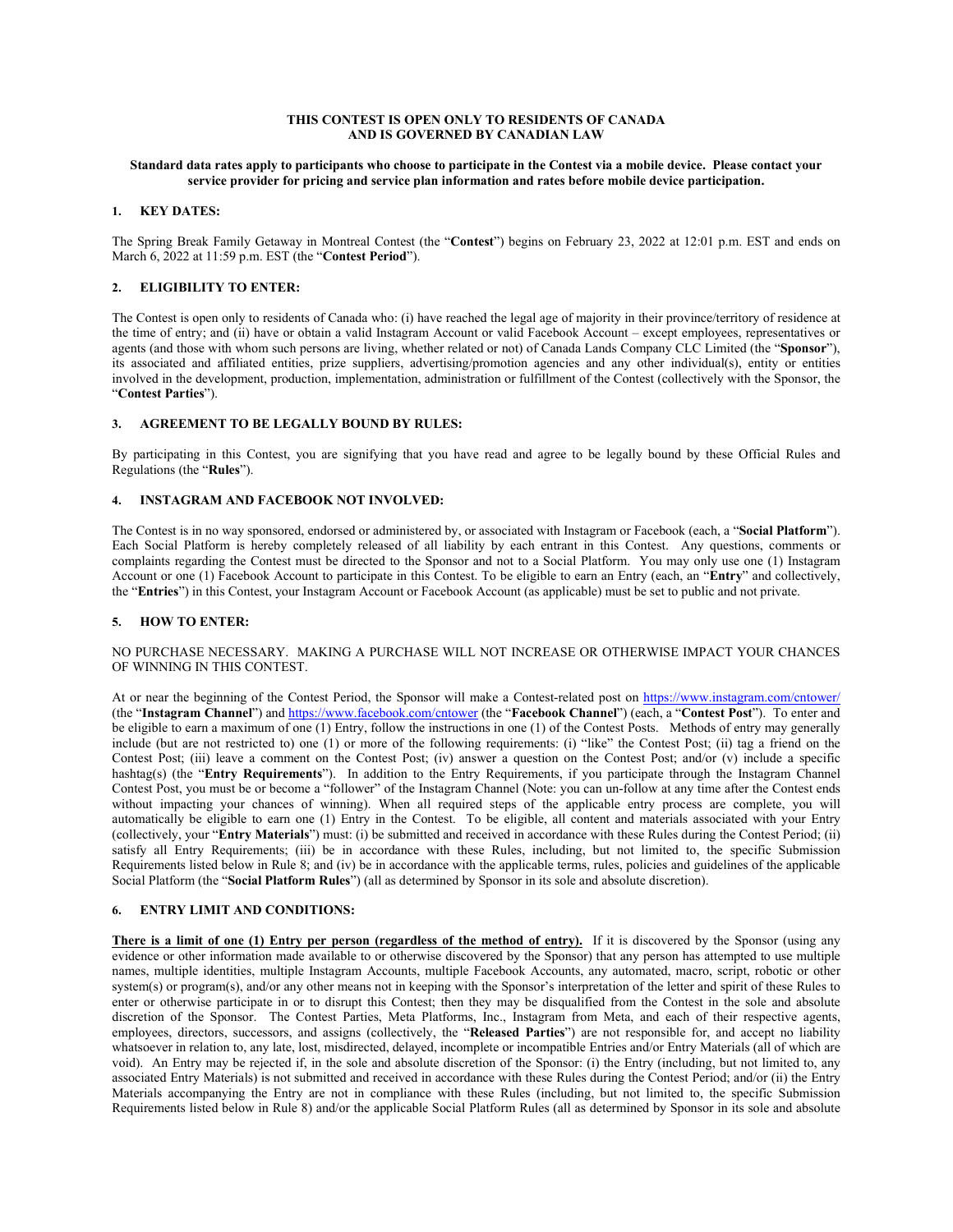discretion).

## **7. VERIFICATION:**

All Entries, Entry Materials and entrants are subject to verification at any time and for any reason. The Sponsor reserves the right, in its sole and absolute discretion, to require proof of identity and/or eligibility (in a form acceptable to the Sponsor – including, without limitation, government issued photo identification): (i) for the purposes of verifying an individual's eligibility to participate in this Contest; (ii) for the purposes of verifying the eligibility and/or legitimacy of any Entry, Entry Materials and/or other information entered (or purportedly entered) for the purposes of this Contest; and/or (iii) for any other reason the Sponsor deems necessary, in its sole and absolute discretion, for the purposes of administering this Contest in accordance with the Sponsor's interpretation of the letter and spirit of these Rules. Failure to provide such proof to the complete satisfaction of the Sponsor within the timeline specified by the Sponsor may result in disqualification in the sole and absolute discretion of the Sponsor. The sole determinant of the time for the purposes of this Contest will be the official time-keeping device(s) of the Sponsor.

# **8. SUBMISSION REQUIREMENTS:**

BY SUBMITTING AN ENTRY, YOU AGREE THAT THE ENTRY (AND EACH INDIVIDUAL COMPONENT THEREOF – INCLUDING, WITHOUT LIMITATION, THE ENTRY MATERIALS) COMPLIES WITH ALL CONDITIONS STATED IN THESE RULES. THE SPONSOR AND THE OTHER RELEASED PARTIES WILL BEAR NO LIABILITY WHATSOEVER REGARDING: (I) THE USE OF YOUR ENTRY (OR ANY COMPONENT THEREOF – INCLUDING, WITHOUT LIMITATION, THE ENTRY MATERIALS); (II) PARTICIPATION IN ANY CONTEST-RELATED ACTIVITIES; (III) ANY USE, COLLECTION, STORAGE AND DISCLOSURE OF ANY PERSONAL INFORMATION; AND/OR (IV) IF DECLARED THE WINNER, THE PRIZE (INCLUDING ANY USE OR MISUSE OF THE PRIZE). THE SPONSOR AND ALL OF THE OTHER RELEASED PARTIES SHALL BE HELD HARMLESS BY YOU IN THE EVENT IT IS DISCOVERED THAT YOU HAVE DEPARTED FROM OR NOT OTHERWISE FULLY COMPLIED WITH ANY OF THESE RULES AND/OR THE APPLICABLE SOCIAL PLATFORM RULES (AS APPLICABLE). THIS RELEASE AND INDEMNITY SHALL CONTINUE IN FORCE FOLLOWING THE TERMINATION OF THE CONTEST AND/OR AWARDING OF ANY PRIZES.

By participating in the Contest, each entrant hereby warrants and represents that any Entry Materials they submit:

- i. are original to them and that the entrant has obtained all necessary rights in and to the Entry Materials for the purposes of entering such Entry Materials in the Contest;
- ii. do not violate any law, statute, ordinance or regulation;
- iii. do not contain any reference to or likeness of any identifiable third parties, unless consent has been obtained from all such individuals and their parent/legal guardian if they are under the age of majority in their jurisdiction of residence;
- iv. will not give rise to any claims whatsoever, including, without limitation, claims of infringement, invasion of privacy or publicity, or infringe on any rights and/or interests of any third party; and
- v. are not defamatory, trade libelous, pornographic or obscene, and further that such Entry Materials will not contain, depict, include, discuss or involve, without limitation, any of the following: nudity; alcohol/drug consumption or smoking; explicit or graphic sexual activity, or sexual innuendo; crude, vulgar or offensive language and/or symbols; derogatory characterizations of any ethnic, racial, sexual, religious or other groups (including, without limitation, any competitors of Sponsor); content that endorses, condones and/or discusses any illegal, inappropriate or risky behaviour or conduct; personal information of individuals, including, without limitation, names, telephone numbers and addresses (physical or electronic); commercial messages, comparisons or solicitations for products or services other than products of Sponsor; any identifiable third party products, trade-marks, brands and/or logos, other than those of Sponsor (e.g. any clothing worn and/or products appearing in your Entry Materials must not contain any visible logos, trade-marks or other third party materials unless the appropriate consents have been obtained --- note: all identifiable third party products, trade-marks, brands and/or logos for which consent has not been obtained by the entrant must be blurred out so as to be unrecognizable); conduct or other activities in violation of these Rules; and/or any other materials that are or could be considered inappropriate, unsuitable or offensive, all as determined by the Sponsor in its sole and absolute discretion.

The Sponsor and/or its promotional agency or designated content moderator (the "**Reviewer**") reserves the right to screen all Entry Materials. Any Entry Materials that the Reviewer deems, in its sole and absolute discretion, to violate the terms and conditions set forth in these Rules are subject to disqualification. The Reviewer reserves the right, in its sole and absolute discretion at any time and for any reason, to attempt to remove any Entry Materials (or any part thereof) and/or to request an entrant to modify, edit and/or re-submit their Entry Materials (or any part thereof) in order to help ensure that the Entry Materials comply with these Rules, or for any other reason. If such an action is necessary at any point during or after the Contest, then the Sponsor reserves the right, in its sole discretion, to take whatever action it deems necessary based on the circumstances – including, without limitation, disqualifying the Entry Materials (and therefore the corresponding Entry and/or the associated entrant) – to help ensure that the Contest is being conducted in accordance with the Sponsor's interpretation of the letter and spirit of these Rules.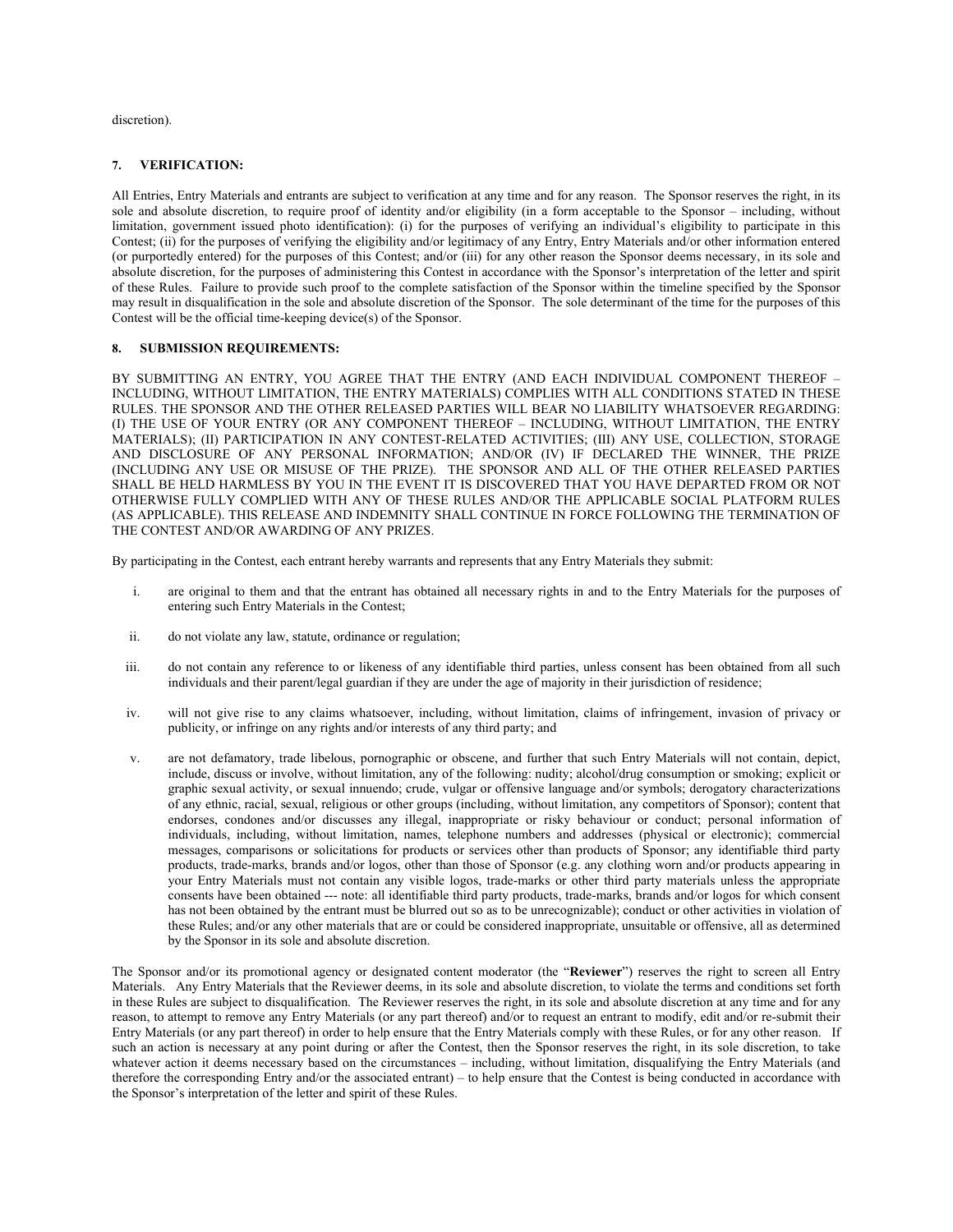# **9. LICENSE:**

By entering the Contest and submitting an Entry, each entrant: (i) without limiting the applicable Social Platform Rules, as applicable, grants to the Sponsor, in perpetuity, a non-exclusive license to publish, display, reproduce, modify, edit or otherwise use their Entry Materials (and each component thereof), in whole or in part, for advertising or promoting the Contest or for any other reason; (ii) waives all moral rights in and to their Entry Materials (and each component thereof) in favour of the Sponsor (and anyone authorized by the Sponsor to use such Entry Materials); and (iii) agrees to release and hold harmless the Sponsor and all of the other Released Parties from and against any and all claims, damages, liabilities, costs, and expenses arising from use of his/her Entry Materials (or any component thereof), including, without limitation, any claim based on publicity rights, defamation, invasion of privacy, copyright infringement, trade-mark infringement or any other intellectual property related or other cause of action whatsoever.

#### **10. PRIZE:**

There will be one (1) prize (the "**Prize**") available to be won. The Prize consists of the opportunity for the confirmed winner and one (1) Guest (subject to the Guest Requirements noted below – the "**Guest**") to travel to Montreal, Quebec. **Travel must take place and be completed in full prior between March 7, 2022 and April 10, 2022 (or on such other date as determined by the Sponsor in its sole and absolute discretion).**

Prize includes: (i) accommodation for the confirmed winner and their Guests (stay for four people) for one (1) night total in a hotel or hotels determined by Sponsor in its sole and absolute discretion An overnight stay for four (valued at \$700) at Hôtel William Gray, located at 421 rue Saint-Vincent, Montréal, Québec, H2Y 3A6. The Winner will receive a \$700 gift card applicable for one (1) overnight stay for four at Hôtel William Gray; and (ii) A family pass to the Montréal Science Centre which includes access to its four permanent exhibitions and access to one of the two IMAX® films showing at its IMAX®TELUS theatre, valued at \$86.50; A gift card redeemable at the Montréal Science Centre's IMAX®TELUS theatre snack bar, valued at \$50. A \$200 gift card valid for brunch or breakfast for four at Maggie Oakes, located at 426 Place Jacques-Cartier, Montréal, Québec, H2Y 3B3; A \$300 gift card valid for dinner for four at Jacopo restaurant, located at 436 Place Jacques-Cartier, Montréal, Québec, H2Y 3B3; Two full-day parking passes for the Old Port of Montréal parking lots (valued at \$50 in total).

The Prize has a total approximate retail value of \$1,385.00 CAD based on a Toronto departure example - although the actual retail value will vary depending on the point of departure. Under no circumstances whatsoever will any difference between the actual and approximate retail values be awarded. Choice of transportation, hotel accommodations (including, without limitation, room size and occupancy) and all other aspects of the Prize are at the sole and absolute discretion of the Sponsor.

#### ALCOHOLIC BEVERAGES ARE NOT INCLUDED IN THE PACKAGE.

Without limiting the generality of the foregoing, the following general conditions apply to the Prize: (i) Prize must be accepted as awarded and is not transferable, assignable and/or or convertible to cash (except as may be specifically permitted by Sponsor in its sole and absolute discretion); (ii) no substitutions are permitted, except at Sponsor's option; (iii) the Prize must be utilized in full prior to the date specified above (or on such other date as specified by the Sponsor in its sole and absolute discretion) otherwise the Prize may, in the sole and absolute discretion of the Sponsor, be forfeited in its entirety (and, if forfeited, nothing will be substituted in its place); (iv) the costs of everything not expressly and specifically stated above as included in the Prize are the sole and absolute responsibility of the confirmed winner and their and Guest - including, without limitation: additional meals and drinks; gratuities; entertainment; insurance; transportation for confirmed winner and their Guest to and from the hotel selected by the Sponsor; additional transportation while participating in the Prize; baggage fees; and items of a personal nature (NOTE: the confirmed winner and/or their Guest may be required to present a valid major credit card in their name at the time of hotel check-in to cover any incidental expenses); (vi) if the confirmed winner and/or their Guest does not utilize any part(s) of the Prize, then any such part(s) not utilized may, in the sole and absolute discretion of the Sponsor, be forfeited in their entirety and, if forfeited, nothing will be substituted in their place; (vii) Sponsor reserves the right at any time to: (a) place reasonable restrictions on the availability or use of the Prize or any component thereof; and/or (b) substitute the Prize or a component thereof for any reason with a prize or prize component(s) of equal or greater retail value, including, without limitation, but solely at the Sponsor's discretion, a cash award; (viii) all arrangements relating to the Prize must be made through the Sponsor or its designated agents; (ix) by accepting the Prize, the confirmed winner agrees to waive all recourse against the Sponsor and all of the other Released Parties if the Prize or a component thereof does not prove satisfactory, either in whole or in part; and (x) the confirmed winner's Guest must: (a) either be of the legal age of majority in their jurisdiction of residence or have the express written consent (in form and substance satisfactory to the Sponsor, in its sole and absolute discretion) to accompany the confirmed winner on the Prize trip; and (b) sign (and have their parent/legal guardian if they are under the legal age of majority in their jurisdiction of residence) and return the Sponsor's release (by the date indicated on the release form) indicating that they waive all recourse against the Sponsor and all of the other Released Parties relating to their participation in the Prize (including, without limitation, any travel related thereto).

It is strongly recommended and encouraged that the confirmed winner and their Guest each obtain sufficient personal travel and medical insurance prior to participating in the Prize.

The Sponsor and the other Released Parties are not responsible for any delay, postponement, suspension, rescheduling or cancellation, for any reason, of any aspect of the Prize. Neither the confirmed winner nor their Guest, nor any other person or entity, will be compensated in the event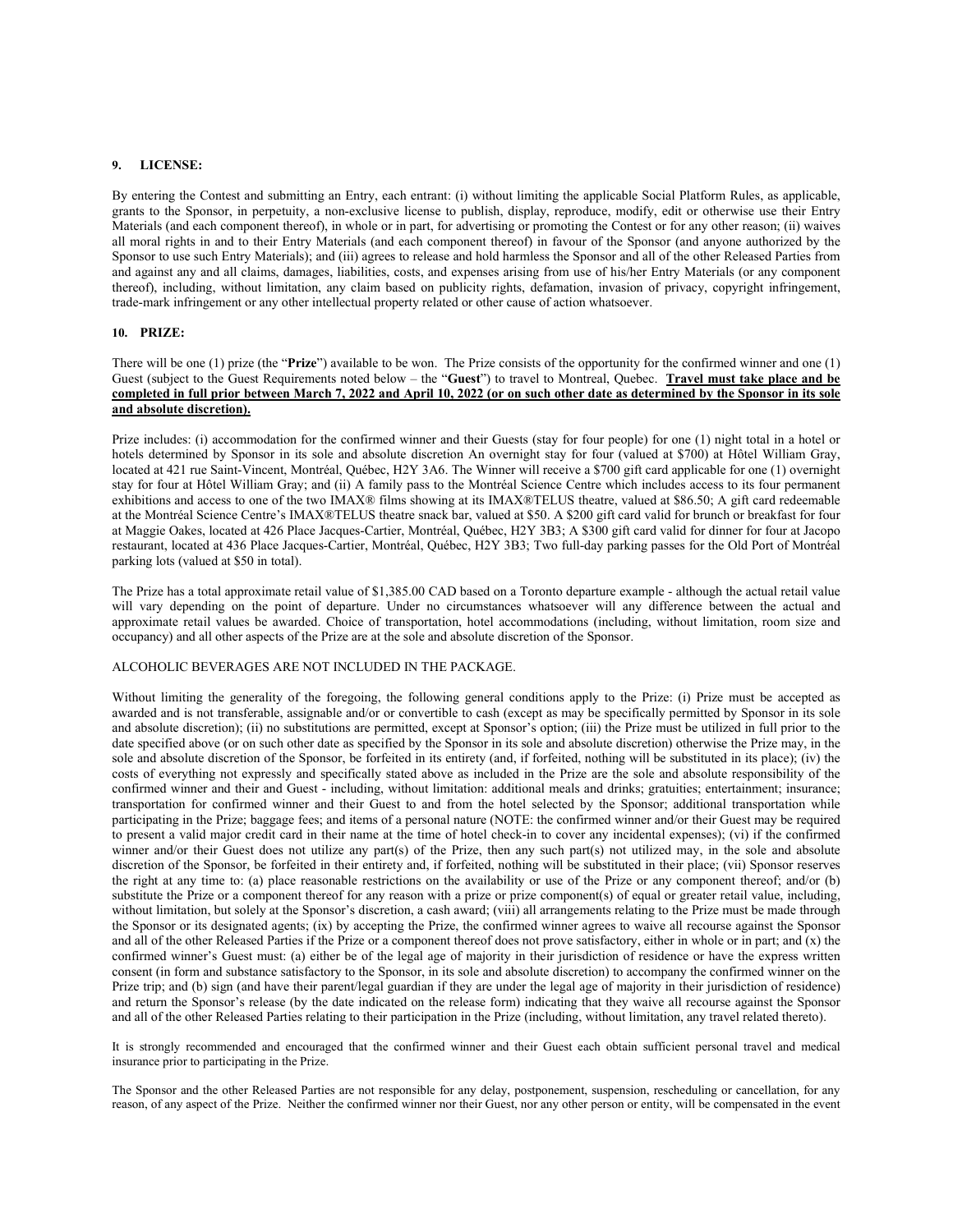of such delay, cancellation or other event contemplated herein. The Sponsor will not replace any lost or stolen tickets. Changes to Guest names are not accepted once confirmed by Sponsor.

**IMPORTANT NOTE RE: COVID-19: In order to participate in the Prize, the confirmed winner and their Guest will each be required to strictly follow all then current COVID-19 protocols (including, but not limited to, correctly wearing a proper mask, hand sanitization, negative testing, proof of full COVID-19 vaccination status and social distancing). Failure of the confirmed winner and/or their Guest to comply with these requirements will result in the inability to participate in the Prize (and will therefore result in forfeiture of the Prize in the sole and absolute discretion of the Sponsor).** 

Neither the Sponsor nor any of the other Released Parties makes any representation or offers any warranty, express or implied, as to the quality or fitness of the Prize awarded in connection with the Contest. To the fullest extent permitted by applicable law, the confirmed winner understands and acknowledges that they may not seek reimbursement or pursue any legal or equitable remedy from either the Sponsor or any of the other Released Parties should the Prize fail to be fit for its purpose or is in any way unsatisfactory. For greater certainty and the avoidance of any doubt, by accepting the Prize, the confirmed winner agrees to waive all recourse against the Sponsor and all of the other Released Parties if the Prize or a component thereof does not prove satisfactory, either in whole or in part.

# **11. ELIGIBLE WINNER SELECTION PROCESS:**

On March 7 2022 (the "**Selection Date**") in Toronto, Ontario at approximately 12:00 p.m. EST, eligible entrants will be selected by random draw from among all eligible Entries submitted and received in accordance with these Rules. There will be one (1) eligible entrant selected in relation to each available Prize. The odds of winning depend on the number of eligible Entries submitted and received in accordance with these Rules.

# **12. ELIGIBLE WINNER NOTIFICATION PROCESS:**

The Sponsor or its designated representative will make a minimum of (3) attempt(s) to contact an eligible winner via the applicable Social Platform within two (2) business day(s) of the Selection Date. If an eligible winner cannot be contacted as outlined above, or if there is a return of any notification as undeliverable; then he/she may, in the sole and absolute discretion of the Sponsor, be disqualified (and, if disqualified, will forfeit all rights to the applicable Prize) and the Sponsor reserves the right, in its sole and absolute discretion and time permitting, to randomly select an alternate eligible entrant for the applicable Prize from among the remaining eligible Entries submitted and received in accordance with these Rules in accordance with the procedures outlined in Rule 11 (in which case the foregoing provisions of this section shall apply to such newly selected eligible winner).

# **13. ELIGIBLE WINNER CONFIRMATION PROCESS:**

NO ONE IS A WINNER UNLESS AND UNTIL THE SPONSOR OFFICIALLY CONFIRMS HIM/HER AS A WINNER IN ACCORDANCE WITH THESE RULES. BEFORE BEING DECLARED AS A CONFIRMED PRIZE WINNER, an eligible winner will be required to correctly answer a mathematical skill-testing question without mechanical or other aid (which may, in the sole and absolute discretion of the Sponsor, be administered online, by email or other electronic means, by telephone, or in the Sponsor's form of declaration and release).

By participating in the Contest and accepting a Prize, each eligible winner hereby: (i) confirms compliance with these Rules; (ii) acknowledges acceptance of the applicable Prize (as awarded); (iii) releases the Released Parties from any and all liability in connection with this Contest, his/her participation therein and/or the awarding and use/misuse of the Prize or any portion thereof; (iv) agrees to indemnify the Released Parties against any and all claims, damages, liabilities, costs, and expenses arising from use of his/her Entry Materials or any portion(s) thereof; and (v) agrees to the publication, reproduction and/or other use of his/her name, city and province/territory of residence, voice, statements about the Contest and/or photograph or other likeness without further notice or compensation, in any publicity or advertisement carried out by or on behalf of the Sponsor in any manner whatsoever, including print, broadcast or the internet. **IMPORTANT NOTE: The Sponsor may require, in its sole and absolute discretion, that an eligible winner sign and return the Sponsor's form of declaration and release prior to being confirmed as a Winner.**

If an eligible winner: (a) fails to correctly answer the skill-testing question; (b) cannot accept (or is unwilling to accept) the applicable Prize (as awarded) for any reason; and/or (c) is determined to be in violation of these Rules (all as determined by the Sponsor in its sole and absolute discretion); then he/she will be disqualified (and will forfeit all rights to the applicable Prize) and the Sponsor reserves the right, in its sole and absolute discretion and time permitting, to randomly select an alternate eligible entrant for the applicable Prize from among the remaining eligible Entries submitted and received in accordance with these Rules in accordance with the procedures outlined in Rule 11 (in which case the foregoing provisions of this section shall apply to such newly selected eligible winner).

# **14. GENERAL CONDITIONS:**

This Contest is subject to all applicable federal, provincial and municipal laws. The decisions of the Sponsor with respect to all aspects of this Contest are final and binding on all entrants without right of appeal. ANYONE DEEMED BY THE SPONSOR TO BE IN VIOLATION OF THE SPONSOR'S INTERPRETATION OF THE LETTER AND/OR SPIRIT OF THESE RULES FOR ANY REASON IS SUBJECT TO DISQUALIFICATION IN THE SOLE AND ABSOLUTE DISCRETION OF THE SPONSOR AT ANY TIME.